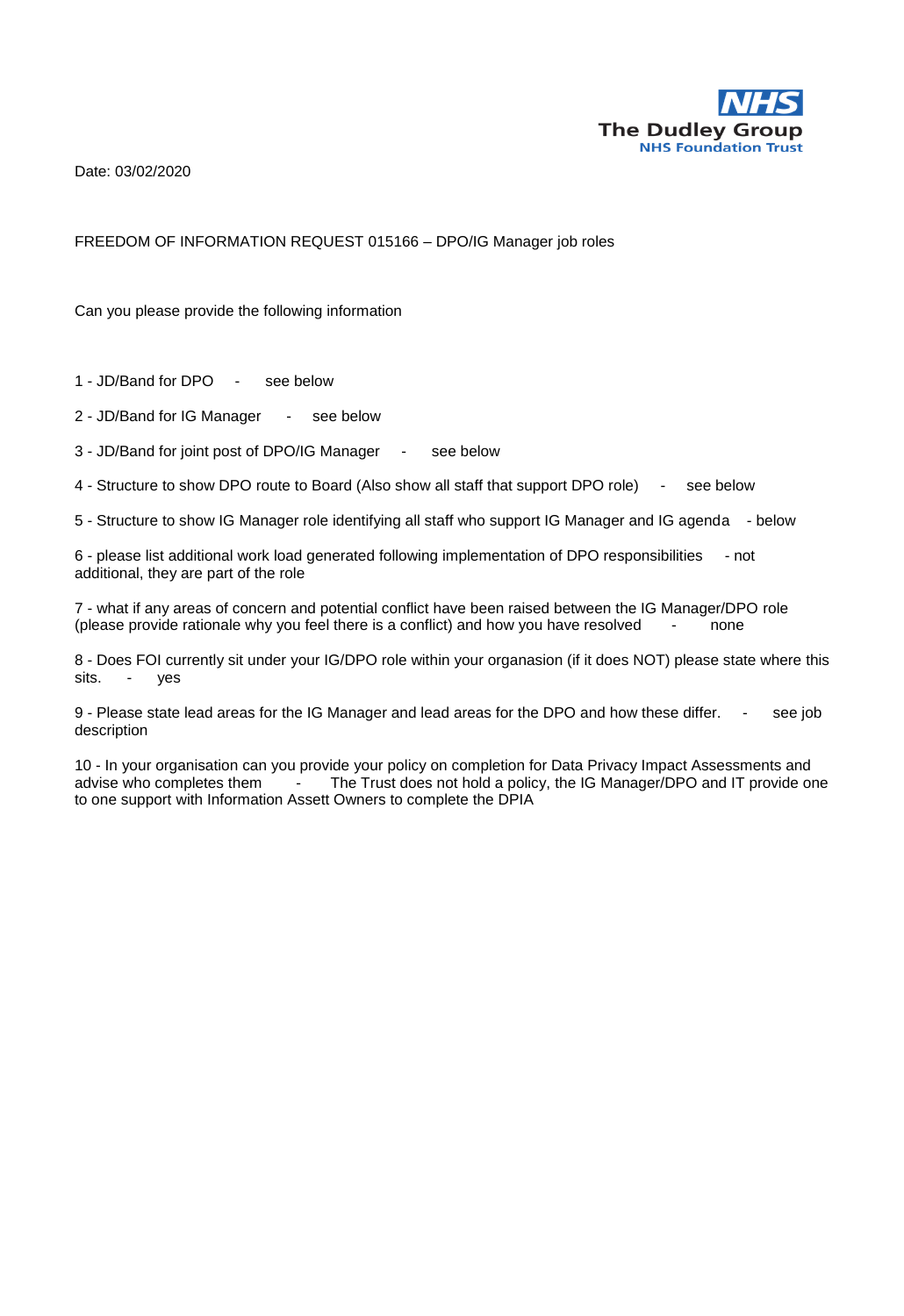#### **Job Description**

| <b>Job Title:</b>      | <b>Information Governance Manager/Data</b> |
|------------------------|--------------------------------------------|
|                        | <b>Protection Officer</b>                  |
| <b>Job Band:</b>       | Band 7                                     |
| Hours:                 | 37.5 hours per week                        |
| Tenure:                | <b>Permanent/Secondment</b>                |
| Department:            | <b>Information Governance</b>              |
| <b>Responsible to:</b> | <b>Trust Secretary</b>                     |

#### **Why join The Dudley Group?**

Here at the Dudley Group our patients and staff are at the heart of all that we do to offer a high quality patient experience in a caring and supportive environment that aligns with our vision of providing safe, caring and effective services because people matter.

# **Trust Strategy 2019 - 2021**

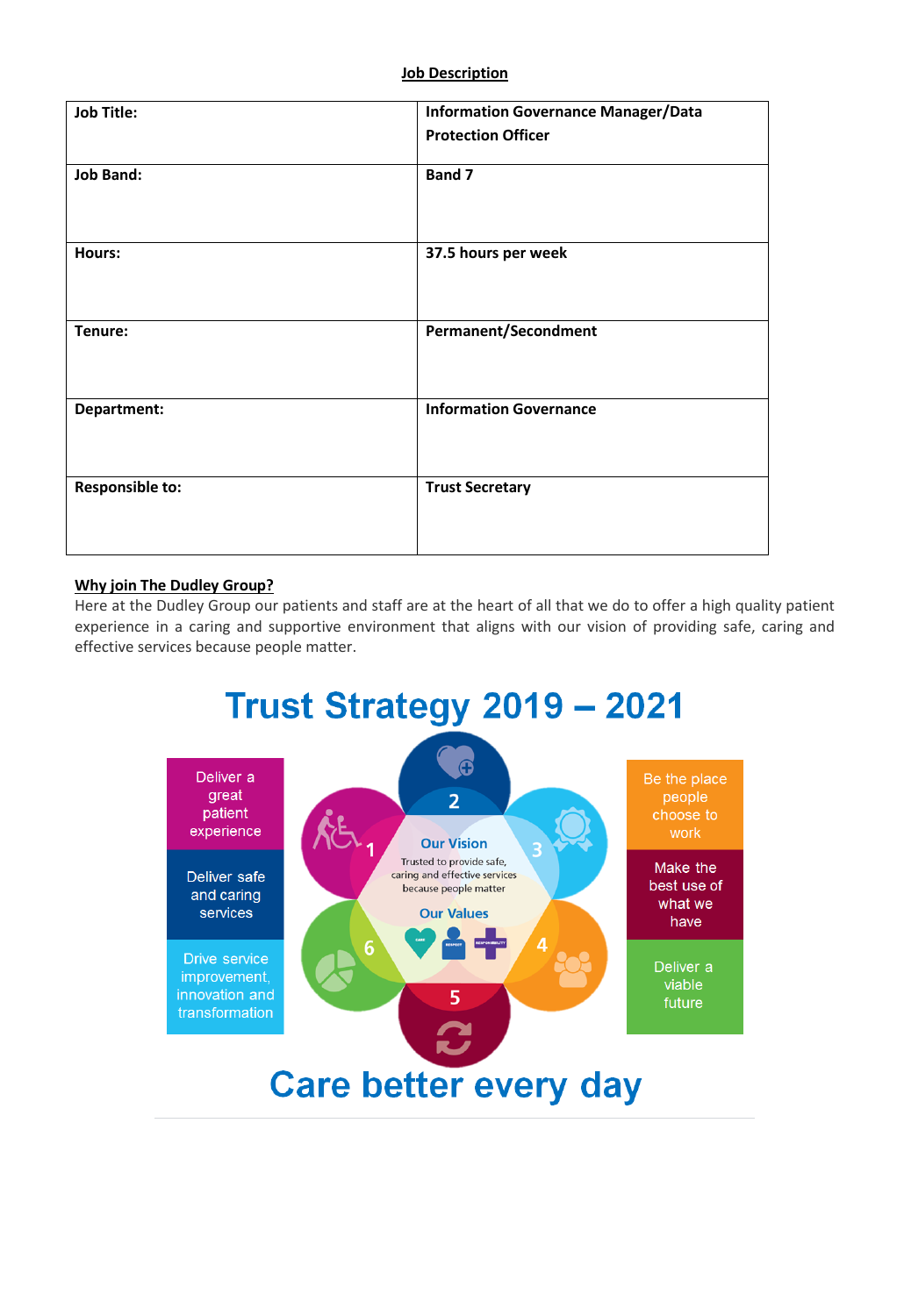# **Job Summary**

The Information Governance Manager/Data Protection Officer is an essential role supporting the Trust Secretary in managing the IG agenda across the entire Trust and will take a lead in the ongoing development and management of Information Governance Framework within The Dudley Group NHS Foundation Trust.

The post holder will be responsible for developing and implementing the Information Governance Strategy with responsibility and accountability for the development, implementation and delivery of the Trust's annual Information Governance work programme, incorporating Data Protection and Confidentiality, Corporate Records, Access to Health Records and, where appropriate, Information Security.

The Information Governance Manager/Data Protection Officer will advise on Freedom of Information and Access to Health Records requests; providing, receiving and analysing complex, sensitive and sometimes highly contentious information; guiding users to the correct course of action.

The post holder will provide specialist expert advice to the Caldicott Guardian and Senior Information Risk Owner (SIRO) and support the Caldicott and Information Governance Group ensuring that the Trust operates within legal and ethical frameworks, and will work closely with staff across the organisation to communicate Information Governance standards and issues; developing and delivering where appropriate formal training and presentations to groups of staff.

Reporting to the Trust Secretary, the post holder is responsible for the maintenance and development of the corporate information functions in line with the strategic objectives of the Trust.

The required Information Governance Manager/Data Protection Officer will provide specialist knowledge on all aspects of information governance and support the IG Manager and Data Protection Officer with the implementation of GDPR, cyber security essential and new emerging projects which require information governance intervention.

# **Principal Duties & Responsibilities**

- To ensure the Information Governance Strategy and associated policies and procedures meet statutory and legal requirements, including the requirements of the Data Security and Protection Toolkit
- Maintain and create the Information Asset in the Information Asset Management tool ensuring all Information Asset Owners (IAO) are adequately trained and maintain their information assets
- To have responsibility for supporting the management and coordination across the Trust of the various components of IG (Information Quality Assurance, Data Protection, Caldicott, Records Management, Information Security, Freedom of Information).
- To ensure the implementation and delivery of the Trust's annual IG work programme. This will Trust wide review of compliance and completion of action plans to address any areas which fall short of the Trust standard.
- To understand best practice and ensure that this is communicated clearly and acted upon effectively, in particular to interpret national guidance and legislation for implementation in the Dudley Group.
- To coordinate the management of and be responsible for the annual submission of the Data Security and Protection Toolkit assurance system, ensuring that there is an evidence base for audit purposes.
- To write and present paper to Committees as required
- To actively work with service managers and other stakeholders to ensure that the information governance processes meet the objectives of the Dudley Group as well as GDPR compliance.
- To undertake, or direct the design of local audits of compliance to Information Governance standards and coordinate all statutory and external audits of Information Governance topics.
- To be The Dudley Group's focal point for expert advice on Information Governance matters.
- To be specifically responsible for governance issues around Data Protection (GDPR), Information Security and Corporate Records.
- Draft and review Information Sharing agreements and contractual agreements taking the lead role in ensuring monitoring and completion of necessary objectives.
- To provide specialised knowledge, consultancy and expert advice to the Dudley Group staff in a consistent way across all aspects of Information Governance. The nature of the role demands that highly complex and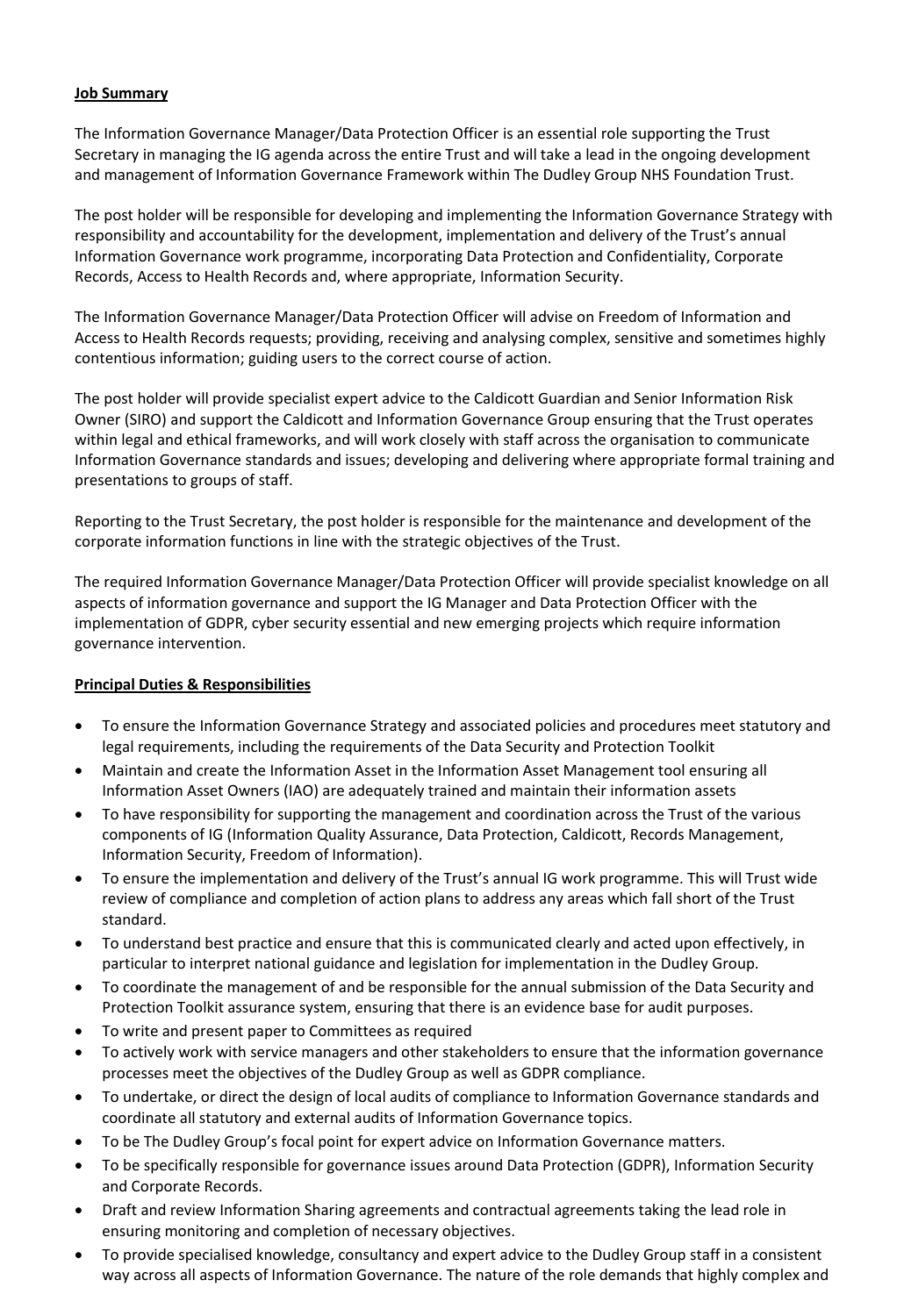contentious, statutory and regulatory requirements are implemented across the Dudley Group and understood by all staff members.

- To be responsible for the development of training, delivery and oversee the on- going review of the IG training programme across the Trust.
- To provide and develop information, awareness material and some training on information governance and records management; including information rights, confidentiality and information security to groups of staff.
- To work with Managers and Heads of Service to identify any new working practices required and to support the change programme to implement these.
- Provide specialist support to ensure the Trust's EPR system is aligned to IG requirements creating documentation as necessary
- Advise on Data Protection Impact Assessments and address privacy issues
- To ensure compliance with the Freedom of Information Act; respond to queries regarding
- To advise on and develop processes to streamline the responses to requests for information.
- To liaise with the Information Commissioner and the Dudley Group solicitors where litigious issues arise.
- To support Trust Secretary in business planning of medium and long-term IG and to oversee IG initiatives and projects to ensure delivery of the strategy.
- To have management responsibility for the Information Governance supporting staff, as and when required, providing regular appraisal and feedback and ensuring delivery to agreed performance targets.
- To be an authorised signatory for travel expenses and other payments.
- To maintain key partnerships with key staff within the Trust and also external organisations, including, Chief Information Officer, Medical Director (Caldicott Guardian), Informatics, Risk, HR and NHS Digital.
- To undertake such duties as may be required from time to time as are consistent with the responsibilities of the grade and the needs of the Service.
- To provide expert knowledge and project management to ensure delivery of key IG projects and initiatives across the Trust including cyber security programme.
- Provide the necessary support in terms of managing incidents including serious data breaches where they are reportable to ICO.
- Lead and direct ICO Audits, as requested and required.
- Day-to-day management of data security & protection service provision to all users ensuring the Trust's compliance with the General Data Protection Regulation, Data Protection Act 2018, Access to Health Records Act 1990 and those regulations that supersede or supplement these from time to time.
- $\bullet$
- To undertake such duties as may be required from time to time as are consistent with the responsibilities of the grade and the needs of the Service.
- This role description is intended as a basic guide to the responsibilities of the post and is not exhaustive and may be subject to review in consultation with the post holder.

There may also be a requirement to undertake other similar duties as part of this post in order to provide a quality service. These will be consistent with the level of responsibilities outlined above.

This job description may be reviewed from time to time in light of developments and may be amended in consultation with the post holder.

## **Location**

The Trust provides services from different sites. You may be expected to work at any of the Trust locations. These include Russells Hall Hospital, Dudley Guest Hospital and Corbett Hospital as well as various community based sites across the borough.

## **Code of Conduct**

It is expected that all staff would be able to demonstrate that they live our trust values in their work and that they will deliver the essential behaviours in their role.